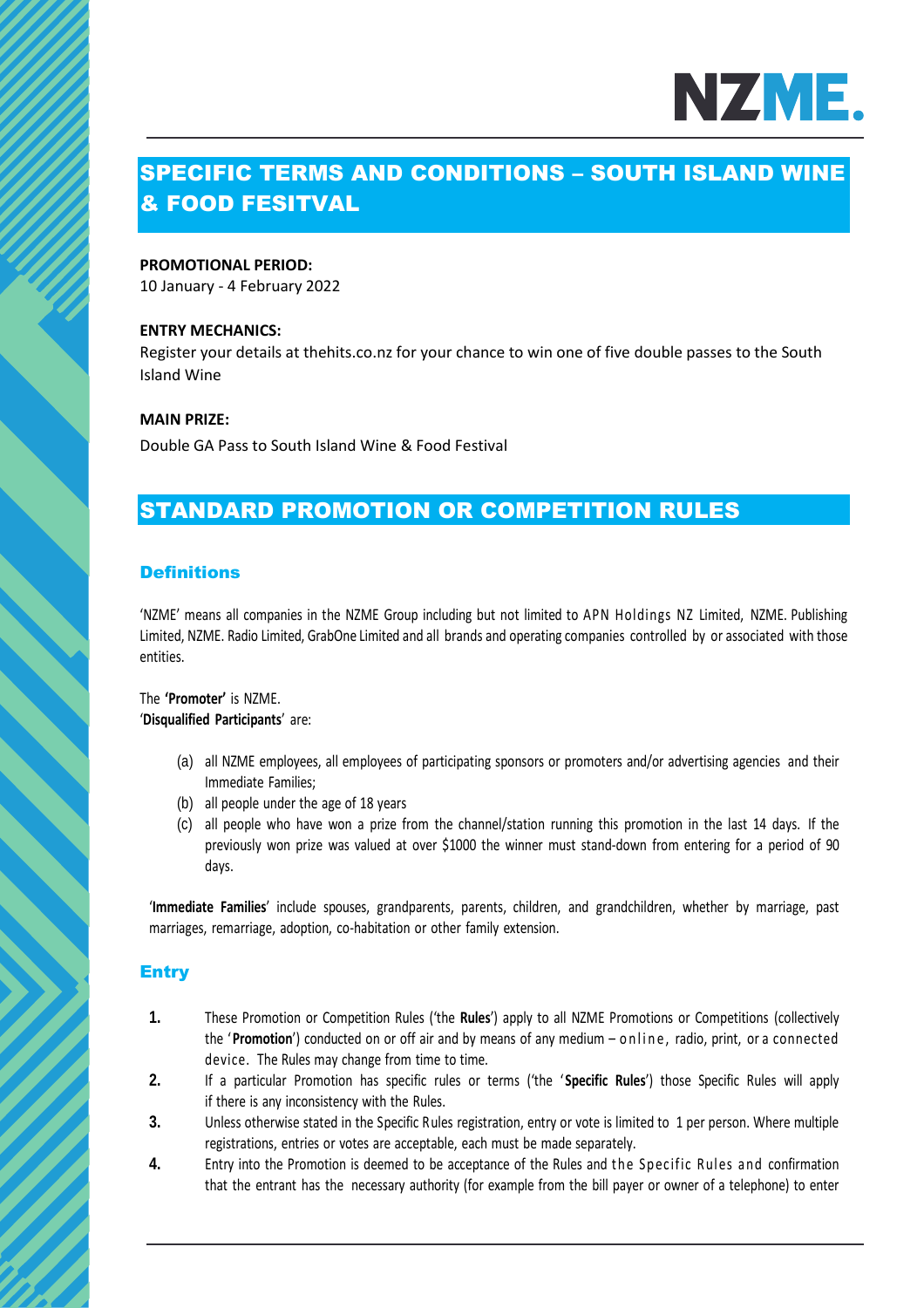the Promotion.

- **5.** No purchase is necessary to win or participate in the Promotion, unless specified in the Specific Rules.
- **6.** The Promotion is open to New Zealand Residents only. Disqualified Participants may not enter in the Promotion.
- **7.** NZME reserves the right to exclude any person from participating in the Promotion on reasonable grounds.
- **8.** NZME reserves the right to refuse to award any prize to an entrant who NZME decides (in its sole discretion) has violated the Rules (including the Specific Rules), gained unfair advantage in participating in the Promotion or won using fraudulent means.
- **9.** By participating, entrants grant NZME exclusive permission to use their names, characters, photographs, videos, voices and likeness in connection with the Promotion and for future promotion and marketing purposes and waive any claims to royalty, right or remuneration for such use.
- **10.** All entrant personal details must be valid and up to date and will be held by NZME and may be used for the purpose of the Promotion and for future promotion and marketing purposes in accordance with NZME Privacy Policy (see www.NZME.co.nz) unless otherwise directed by contestants at the time of entry.
- **11.** Personal information provided at the time of entry is presumed to be true and, in the case of text or email notification – active, through to and beyond the date of the Promotion's completion.
- **12.** Where the Promotion involves texting, the following apply:
	- a) Standard sms text charges will apply, unless otherwise stated in the Specific Rules and will depend on the entrant's particular plan or agreement with their phone service provider;
	- b) Any form of automated text message is invalid;
	- c) The telephone number from which the entry was made will be stored in a database. The entrant has a two-business-day period from the time of entry to request removal from the database. If no request is made it is deemed acceptance that the information can be used for future promotion and marketing purposes; and
	- d) NZME takes no responsibility for text costs incurred after the Promotion has closed as stipulated in the Specific Rules.

#### Winning the Prize

- **13.** Only the person who originally entered the Promotion can be awarded the prize (the '**Winner**').
- **14.** The Winner will be determined in the manner set out in the Rules or the Specific Rules if not specified then as determined by the Promoter who shall for this purpose be deemed the judge (the '**Judge**').
- **15.** The Judge's determination of the Winner will be final and no correspondence will be entered into.
- **16.** The Winner will be notified by email, phone (voice or text), mail or in person and must be available for the preparation of all publicity that may be required by NZME. Where attempts to contact the Winner fail (eg when the Winner cannot be contacted by phone after three attempts or mail sent is returned) the Judge will select another winner. If, after successful notification, the prize is not collected within two months of being announced it will be regarded as forfeit. (Note: 3 attempts to contact the Winner will include individual calls to any numbers provided at the time of entry. However, should the prize's total worth equal less than NZD\$250 and be a liveto-air draw, only one failed attempt at contact will be acceptable before the Judge selects another winner.)
- **17.** The Prize is not redeemable for cash or transferable. No other family members, friends, office associates or any other person will be able to participate on the Winner's behalf. In the event that the Prize specified in the Competition becomes unavailable for any reason the Promoter may substitute a prize of like or equal value.
- **18.** Where the Winner is required to claim the prize in person, they must provide proper identification (eg driver's licence, passport, birth certificate). If the Winner is under the age of 18 years their parent or legal guardian must accompany the Winner or give their prior written consent to the award of the Prize.
- **19.** The Winner takes the Prize entirely at his/her own risk and indemnifies NZME in respect of any claim for any accident, injury, property damage or loss of life that may occur in connection with the prize. The Winner is responsible for all insurance, tax or other costs that may be associated with the Prize. Where the Prize has associated terms and conditions the Winner accepts the Prize subject to those terms and conditions and restrictions.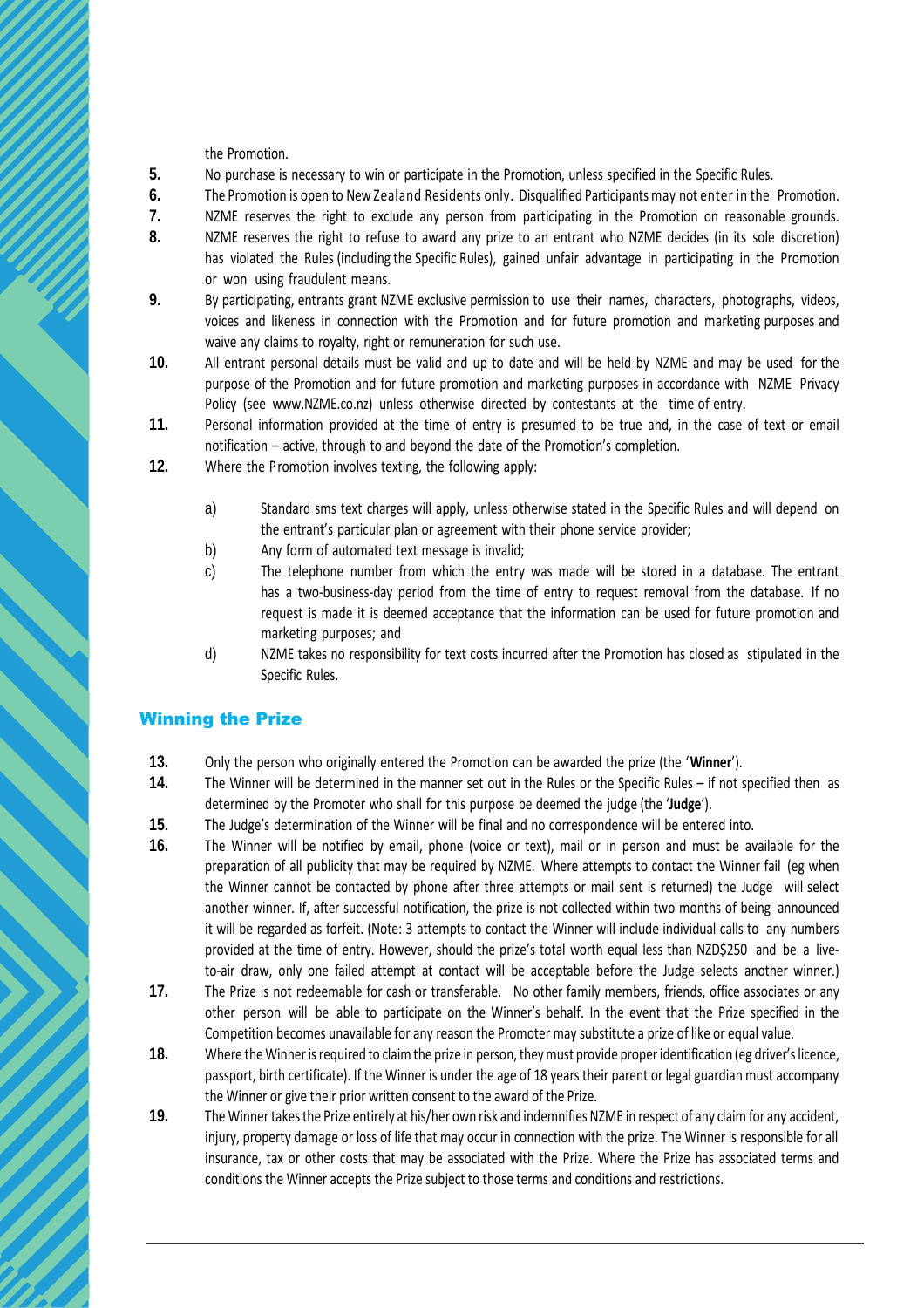- **20.** Where the Prize includes air travel and/or accommodation, either international or domestic (the '**Travel Prize**'):
	- (1) the Winner MUST have valid documentation, including but not limited to valid passports and Visas, which meet the requirements of immigration and other government authorities at every destination.
		- (a) Any fines, penalties, payments or expenditures incurred as a result of such documents not meeting the requirements of those authorities (including any costs associated with delay, will be the sole responsibility of the Winner).
		- (b) When the Travel Prize includes travel to or through the United States, it is the Winner's responsibility when travelling into or through (transiting included) the United States under the Visa Waiver Program to apply for an Electronic System for Travel Authorisation (ESTA) no later than 72 hours prior to departure if required. The winner must visit the US Department of Homeland Security website and fill in the required information. The cost of the ESTA is the sole responsibility of the Winner.
		- (2) The Winner and their travelling companion (if applicable) must travel together at all times. The Winner is responsible for transport from their residence to their nearest international airport for flight departure and from their nearest international airport to their residence upon returning to New Zealand.
		- (3) Flight tickets are available on the regular scheduled services of each airline and are subject to seasonal embargos. The flight itinerary may have to be adjusted depending on the airline's departure city and their current flight schedule. Unless otherwise specified, the air travel is economy class.
		- (4) Any changes to travel dates or additional accommodation outside the travel period specified in the Travel Prize details, made by the winner, which incur additional costs, are to be paid by the Travel Prize winner.
		- (5) Unless explicitly stated in the Specific Rules, the Winner will be responsible for expenses including, but not limited to, spending money, meals, drinks, transport, laundry charges, activities, incidentals, taxes (excluding departure and any other flight associated taxes included within the Travel Prize), gratuities, services charges, passports, visas, travel insurance and all other ancillary costs associated with redeeming the Travel Prize. The Winner must obtain travel insurance to protect themselves against additional costs incurred in the event of unforeseen circumstances.
		- (6) The Travel Prize is not transferable or exchangeable and cannot be redeemed for cash. The Travel Prize must be taken as stated in the Specific Rules and no compensation will be payable if the Winner is unable to use the Travel Prize as stated. For the avoidance of doubt, if the Winner is, for whatever reason, unable to travel on a nominated date during this period, whether the failure was due to reasons beyond the Winner's control or otherwise, then the Winner will forfeit the Travel Prize.
		- (7) The Promoter makes no representation as to safety, conditions and other issues that may exist at any destination. International travel advice can be obtained from various sources, including government, local consular offices and the web site of the New Zealand Ministry of Foreign Affairs and Trade. The winner accepts the Travel Prize at their own risk.
		- (8) All travel is subject to the terms, conditions and restrictions of the Travel Prize service providers. Any travelling companion included in the Travel Prize (if applicable) accepts the Travel Prize subject to these terms, conditions and restrictions as if references to the Winner in the relevant clauses were to the travelling companion. The Winner and their travelling companion must sign a legal release, in a form acceptable to the Promoter in its absolute discretion, if requested by the Promoter.

#### NZME Responsibility

- **21.** NZME reserves the right to amend, vary, extend or discontinue a Promotion at any stage, for any reason.
- **22.** NZME takes no responsibility for any inability to enter, complete, continue or conclude the Promotion due to equipment or technical malfunction, busy lines, inadvertent disconnection, texts with a misspelt keyword, texts to an incorrect shortcode, Force Majeure or otherwise.
- **23.** To the fullest extent permitted by law NZME will not be liable for any loss or damage whatsoever (including but not limited to direct or consequential loss) or for personal injury as a result of Promotion entry or winning the prize.
- **24.** Where the Prize is to be supplied by an entity outside NZME control and that entity fails, for whatever reason, to supply the prize, NZME has no responsibility for the provision of the Prize and is not obliged to provide an alternative